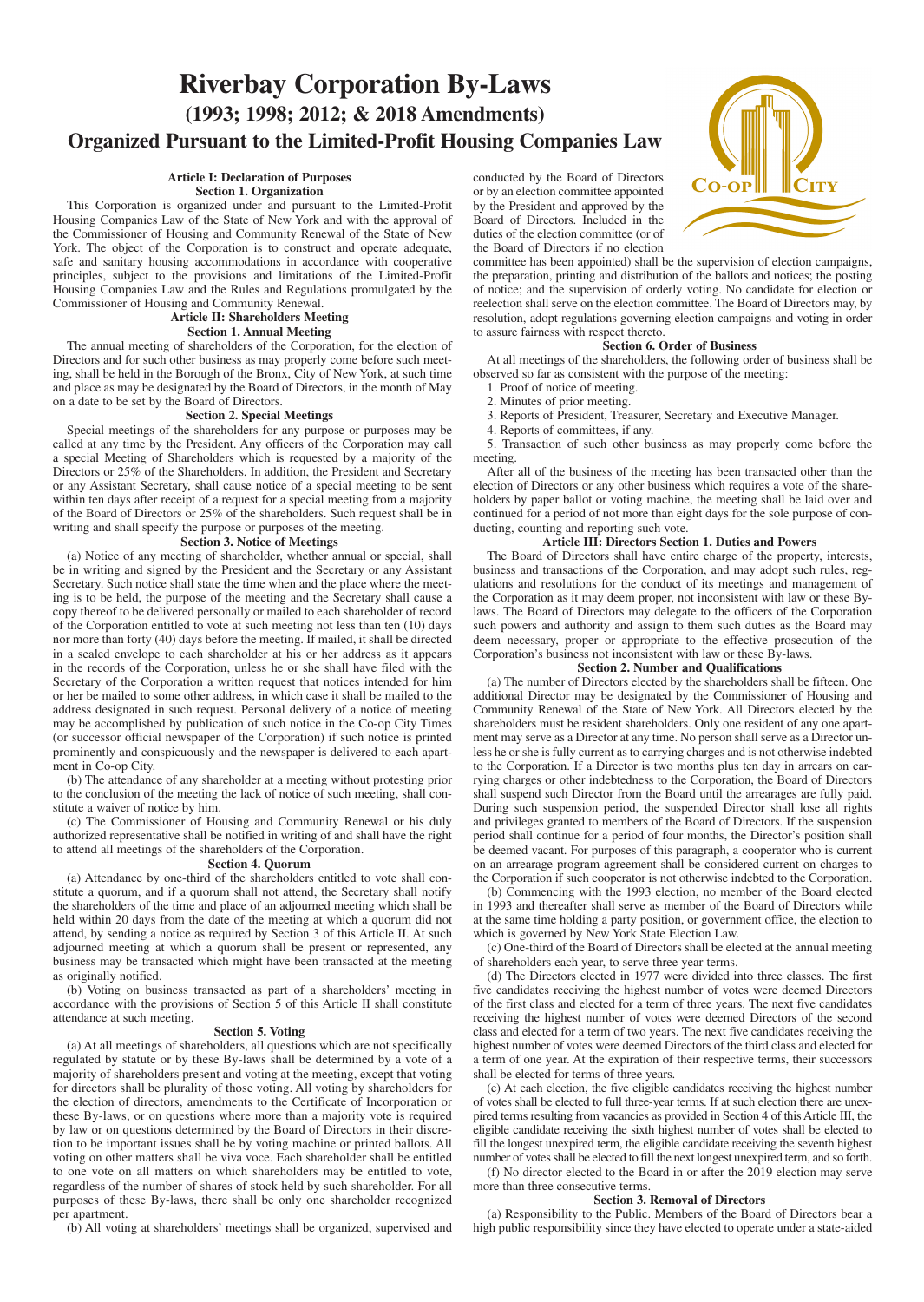program and to effectuate public policy by encouraging the building and operating of housing projects for families of moderate income.

(b) Responsibility to Cooperators. Members of the Board of Directors have an obligation to cooperators of their projects. Cooperators will seek and demand the most economical operation of the development in order to obtain the lowest possible carrying charge. The Board must meet this demand with- out endangering the long-term interest of the project, minimizing its essential services or impairing proper maintenance.

(c) Disclosure of Information. Members of the Board of Directors have access to a considerable amount of information. Such information should be held in the strictest of confidence and should not be disclosed to any person except insofar as it has a direct bearing on the business of the Corporation, and except to persons duly authorized to receive such information.

(d) Conflict of Interest. Members of the Board of Directors shall make every effort to avoid contracts or other transactions for material or services which may involve a possible conflict of interest. Prior disclosure must be made to the Division of Housing and Community Renewal and to the Board of Directors by any board member who has a direct or indirect interest in a business which proposes to participate at any stage or transaction which may lead to the providing of materials or services to the Corporation.

(e) Each board member must recognize that his or her authority is limited to the oversight of the well being of the cooperative as a whole.

(f) Each board member shall preform his or her duties, including his or her duties as a member of any committee of the Board of Directors upon which he or she may serve, in good faith and with the degree of care which an ordinarily prudent person in a like position would exercise under similar circumstances.

(g) Each board member must recognize that, except when the Board of Directors is acting in its formal capacity, no board member may exercise rights that are any greater than any other shareholder within the cooperative, unless those rights have been specifically delegated to the individual board member by the Board of Directors as a whole.

(h) Each board member must recognize his or her individual responsibility and collective responsibility of the Board of Directors as a whole to assure the continued confidentiality of matters presented to the Board.

(i) Each board member must recognize and carry out his or her statutory duties of loyalty and care to the Corporation and to the cooperators it serves and that such duties are utmost and paramount and supersedes any conflicting individual opportunity.

(j) Acts of malfeasance by members of the Board of Directors shall mean wrongful conduct that affects, interrupts or interferes with the performance of official duties or adversely affects the Corporation.

(k) Any director may be removed from the Board of Directors for cause by affirmative vote of the Board of Directors pursuant to Section 7 of this article. Such action may be taken at any regular meeting or any special meeting at which due notice of the proposed removal shall have been duly given to the directors together with or as part of the notice of meeting.

(l) No director shall be removed from office unless a written notice of his intended removal is sent to him by certified mail, return receipt requested. Said notice must be signed by an officer of the corporation; clearly set forth the grounds for removal; notify the director of the date, time and place for the meeting at which his removal will be voted upon; notify the director of his right to appear before the Board of Directors and offer testimony on his behalf and in mitigation of his actions; clearly notify the director that if the Board votes against him he may be removed from office. The notice must be mailed to the director's home of record, as set forth in the Corporation's books and records, at least fifteen (15) days prior to the meeting at which his removal is to be considered.

(m) The removal of a Director for cause by the Board of Directors may be initiated at an Executive Session of a regular meeting of the Board of Directors by motion made at the meeting. The director moving for removal shall provide information to the Board for review, upon which the Board shall make a determination, by a majority vote, of whether to formally request the accused Board member to respond to the allegations that he/she has violated his/her fiduciary and/or administrative duties to the Corporation. If members of the Board of Directors determine that there is sufficient evidence to formally request the affected Board member to respond to the charges, the Board shall schedule a subsequent Board meeting in Executive Session to be held not more than ten (10) business days following the initial board meeting to discuss the issue of removal. The affected board member shall be given the required written notice of the upcoming meeting to discuss removal, and at such meeting be given full and fair opportunity to be heard on the issue before the Board of Directors. The affected Board member shall have the right at his/ her option to have the meeting held in public. If the Board votes to proceed with formal action against the Board member, such meeting shall be held in public and the affected board member shall have the right to challenge the evidence.

(n) The Board of Directors, by majority vote, shall declare vacant the office of a director when he is found to be of unsound mind by a court of competent jurisdiction; when he is convicted of a felony; when he is convicted of a misdemeanor involving moral turpitude; or within 30 days after notice of election, if he does not accept the office either in writing or by attending a meeting of the Board of Directors and fulfill such other requirements of qualification as the By-laws may specify and as shall from time to time be duly established by the Board of Directors.

(o) The Board of Directors, by majority vote, may declare vacant the office of a director when he has been absent from three (3) consecutive, regularly scheduled, meetings of the Board of Directors, or when he has been absent from four (4) out of five (5) consecutive, regularly scheduled, meetings of the Board of Directors; which meetings shall have been scheduled over a period of at least sixty (60) days, and such absences have not been duly excused.

(p) The Board of Directors, acting through the President, must, upon receipt of knowledge, declare vacant the office of a director when he is found to no longer be a resident of Co-op City. For the purposes of this section a director is no longer a resident when any one or more of the following evens shall occur: (1) he surrenders his occupancy agreement/proprietary lease;

(2) he surrenders his stock certificate; (3) he sells his stock certificate; (4) his primary residence is no longer Co-op City; (5) he has vacated his unit at Co-op City; (6) he has submitted a set of move out documents to the sales department; (7) the occurrence of any other event that would clearly demonstrate that he is no longer a resident at Co-op City.

#### **Section 4. Vacancies**

(a) Any vacancy occurring in the Board of Directors by reason of death, resignation, removal or otherwise of any Director elected by the shareholders shall be filled until the next annual meeting by the person who received the highest number of votes in the immediately preceding election of directors but who was not elected to a director's position. At the next annual meeting of shareholders, successors shall be elected for the unexpired term created by any vacancy as provided herein.

(b) Any such vacancy of the Director designated by the Commissioner of Housing and Community Renewal of the State of New York shall be filled by the Commissioner's designation.

#### **Section 5. Meetings**

Meetings of the Board of Directors may be held at any time upon call of the President or any two members of the Board. Such meetings shall be held at the office of the Corporation except as otherwise determined and fixed from time to time by the Board of Directors.

#### **Section 6. Notice of Meetings and Waiver of Notice**

Notice of each meeting, stating the time, place and objects thereof shall be given by mailing a copy of such notice addressed to each Director at his last known post office address at least forty-eight hours before such meeting, or by personal delivery of or telegram of such notice at least twenty-four hours before such meeting. Notice may be waived in writing by any Director. The presence of any Director at a meeting without protesting prior to the conclusion of the meeting the lack of notice of such meeting, shall constitute a waiver of notice by him. Any meeting at which every Director is present, or of which those Directors who are absent have waived notice, may be validly held without notice.

The Commissioner of the Division of Housing and Community Renewal of the State of New York or his duly authorized deputy shall be notified in writing of and shall have the right to attend all meetings of the Board of Directors, but notice to the Director designated by the Commissioner of Housing and Community Renewal shall constitute notice to the Commissioner.

#### **Section 7. Quorum**

A Majority of the Board of Directors shall constitute a quorum and a majority of the members in attendance at any meeting of the Board shall, in the presence of a quorum, decide its action; a minority of the Board present at any meeting may, in the absence of a quorum, adjourn to a later date but may not transact any other business.

#### **Section 8. Committees**

The Board of Directors may, by resolution, from time to time appoint such committees as it deems desirable, with each committee to have such duties as may be specified in the resolution establishing such committees. Such duties may be amended or abolished by the Board of Directors at any time. At least one member of the Board of Directors shall be appointed to each committee. The Chairman of each committee shall be appointed by the President with the consent of the Board of Directors, in consultation with the Committee on Committees. The Board of Directors may also appoint from time to time such ad hoc committees as it deems necessary. Such ad hoc committees shall be limited as to membership and purpose as determined by the Board of Directors. Committees shall serve at the pleasure of the Board and their functions and existence shall be subject to any and all rules, regulations and resolutions adopted at any time by the Board of Directors. Any committee to which powers or authority of the Board of Directors are delegated shall be created only by resolution adopted by a majority of the entire Board, and shall consist of three or more members, all of whom are members of the Board of Directors.

#### **Section 9. Audit Committee**

The Board of Directors shall establish an Audit Committee. The Audit Committee shall consist of at least three members of the Board of Directors, none of whom shall be officers of the Corporation. The Audit Committee shall, in conjunction with the independent certified public accounting firm designated by the Board of Directors, monitor the financial condition of the Corporation. The Audit Committee shall report to the Board of Directors at least quarterly.

#### **Section 10. Action by the Board or Committees**

(a) Any action required or permitted to be taken by the Board or any committee thereof may be taken without a meeting if all members of the Board or the committee consent in writing to the adoption of a resolution authorizing the action. The resolution and the written consents thereto by the members of the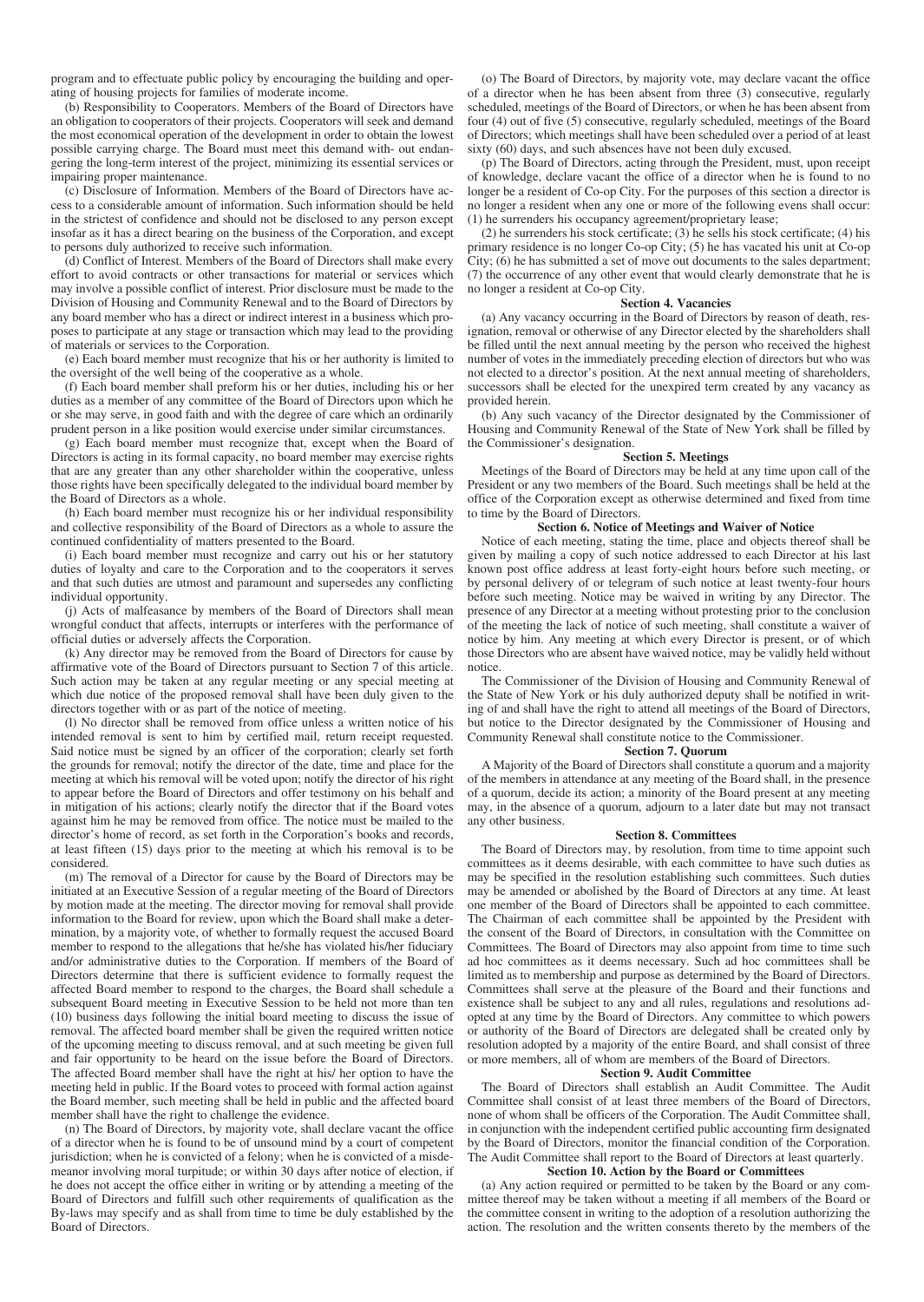Board or committee shall be filed with the minutes of the proceedings of the Board or committee.

(b) Any one or more members of the Board or any committee thereof may participate in a meeting of such Board or committee by means of a conference telephone or similar communications equipment allowing all persons participating in the meeting to hear each other at the same time. Participation by such means shall constitute presence in person at a meeting.

#### **Section 11. Reimbursement of Directors**

No Director shall be entitled to receive a salary, but Directors shall, subject to the approval of the Board of Directors, be entitled to be reimbursed for expenses incurred on behalf of the Corporation and they may be reimbursed for lost salary from their regular place of employment, not to exceed a reasonable number of days per annum and in accordance with policies established by resolution of the Board of Directors.

## **Article IV Officers**

### **Section 1. Election**

The Board of Directors at its first meeting after the election of Directors in each year shall elect from its number a President. At such meeting, the Board of Directors shall also elect a Secretary, a Treasurer, one or more Vice-Presidents, one or more Assistant Secretaries, one or more Assistant Treasurers and other such officers as in its discretion the needs of the Corporation may from time to time require.

#### **Section 2. Term of Office**

All officers of the Corporation shall hold their respective office during the pleasure of the Board of Directors, and any vacancy occurring in any such office shall be filled by the Board of Directors.

A director may not serve in any of the following offices for a period longer than three (3) consecutive years: President, First Vice President, Second Vice President, Third Vice President, Secretary, Assistant Secretary, Treasurer or Assistant Treasurer. A director who has served in any of the above-referenced offices for a continuous period of three (3) years shall not be eligible to serve in that same office for a period of three (3) years.

Nothing in this article shall prohibit any otherwise qualified member of the Board of Directors from serving in another office, subject to the same limitations with respect to length of service.

#### **Section 3. President**

The President shall preside at all meetings of the Board of Directors, and shall act as chairman at and call to order all meetings of the shareholders. Subject to the supervision and direction of the Board of Directors, the President shall be the chief executive officer of the Corporation and shall have responsibility and authority for the general management of the affairs of the Corporation and perform all the duties incidental to that office. The President shall issue quarterly Presidential reports each year.

#### **Section 4. Vice-President**

The Vice-President, if there shall be one, or if there shall be more than one, the vice-presidents in the order determined by the Board of Directors, shall, in the absence, disability or incapacity of the President, have the powers and perform the duties of the President, and shall have such other duties and powers as the Board of Directors may from time to time prescribe or, subject to the supervision of the Board of Directors, as the President may delegate.

#### **Section 5. Secretary**

The Secretary shall keep the minutes of the meetings of the Directors and shareholders; shall attend to the serving of notices of the meetings of the directors and shareholders; shall affix the seal of the Corporation to such certificates, documents and papers as may require it, except that from time to time the Board of Directors may direct such seal to be affixed by any other officer or officers; shall have charge of the stock certificate book and of such other books and papers as the Board of Directors may direct; shall attend to such correspondence as may be assigned to him, and shall perform all the other duties incidental to his office and those which the Board of Directors may from time to time designate.

#### **Section 6. Treasurer**

The Treasurer shall be the chief financial officer of the Corporation and shall have the care and custody of all the funds and securities of the Corporation and shall deposit the same in the name of the Corporation in such bank or banks as the Board of Directors may designate. He may be required by the Board of Directors to give such bond as it shall determine for the faithful performance of his duties. The Treasurer may at the same time hold the office of Assistant Secretary but no other office in the Corporation. The Treasurer shall issue quarterly treasurer's reports each year.

#### **Section 7. Assistant Secretaries and Assistant Treasurers**

The Assistant Secretary and the Assistant Treasurer, if there shall be any, or if there shall be more than one Assistant Treasurer, in the order determined by the Board of Directors shall, in the absence, disability or incapacity of the officer to whom they are an assistant, have the powers and perform the duties of such officer, and shall perform such other duties as may be assigned to them from time to time by the Board of Directors. Assistant Treasurers may be required by the Board of Directors to give such bonds as it shall determine for the faithful performance of their duties.

#### **Section 8. General Manager**

For administrative purposes, there shall be a non-Director officer position in the Corporation known as the General Manager. Within specific limitations established by the President or the Board of Directors, he shall have charge of the day to day operations of the Corporation and such other specific duties as may be assigned to him by the President or the Board of Directors.

### **Section 9. Other Officers**

Other officers shall perform such duties and have such powers as may be assigned to them from time to time by the Board of Directors.

#### **Article V**

#### **Operation of the Project as a Cooperative**

Subject to the provisions of statute, the Corporation will operate the housing project known as Co-op City in the Borough of the Bronx, City and State of New York, as a cooperative and, in accordance therewith, may pay, or allow, as and when determined by the Board of Directors, with the approval of the Commissioner of the Division of Housing and Community Renewal of the State of New York, after the payment obligations, expenses, taxes and assessments, or after making suitable provision therefore, a rebate of carrying charge payments made by him during the period in respect of which said rent rebate or rebates are allowed or paid. The monthly carrying charges paid by the tenant-cooperators shall be deemed to be payment on account of their annual carrying charge obligation, which shall be finally determined by the Board of Directors.

#### **Article VI Signature of Instruments**

Checks, notes, drafts and orders for the payment of money and obligations of the corporation, and all contracts, mortgages, deeds and other instruments, except as otherwise in these By-Laws provided, shall be signed by the President or by such officer, officers, individual or individuals as the Board of Directors may from time to time otherwise designate.

### **Article VII**

**Signature of Capital stock Section 1. Certificates**

Certificates of Stock shall be numbered and issued in consecutive order, shall be signed by the President or a Vice-President and by the Secretary or Treasurer or and Assistant Secretary or an Assistant Treasurer, and sealed with the seal of the Corporation; and in appropriate books of record shall be entered the name of the person owning the shares represented by each certificate, the number of shares and the date of issue. All certificates exchanged and returned to the Corporation shall be marked "Cancelled," with the date of cancellation by the President, a Vice-President, the Secretary, the Treasurer, an Assistant Secretary or an Assistant Treasurer and shall be filed among the corporate records of the Corporation.

Shares represented by any certificate shall be transferrable only as an entirety on the books of the Corporation by the holder in person or by an attorney, upon surrender of the certificate for such shares.

#### **Section 2. Restrictions on Transfers**

(a) No shareholder shall have the right or power to sell, alienate or otherwise dispose of any share or shares of the capital stock of the Corporation without first offering said share or shares of stock for sale to the Corporation or its designee for the aggregate sum which such shareholder paid for said stock.

(b) Such offer shall be made in writing, signed by such shareholder, and sent by mail to the Corporation in a postpaid wrapper to the post office address of the Corporation, at its principal place of business, and such offer shall remain good for acceptance by the Corporation or a person designated by the Corporation for a period of ninety days from the date of mailing such notice. Such offer shall constitute the Corporation an agent for the sale of the shares of stock to the Corporation or to such person as may be designated by the Corporation.

(c) If the Corporation, or person designated by it, within the said ninety day period shall indicate that it, or the person designated by it, desires to purchase said shares of stock and shall give notice thereto in writing to the retiring stockholder, the latter shall be bound, within thirty days thereafter, to transfer such shares and surrender his lease to the Corporation or the person designated by the Corporation, upon payment and receipt of the price herein provided.

(d) In the event that the Corporation or the person designated by the Corporation shall not purchase said shares of capital stock of the Corporation within said ninety day period, then and in such event only, the retiring shareholder shall have the right or power to sell, alienate or otherwise dispose of said share or shares of the capital stock of the Corporation to any person acceptable to the Corporation, and to the Commissioner of Housing and Community Renewal, provided such person shall enter, upon the transfer of said shares, into a non-proprietary lease with the Corporation for the premises formerly occupied by the retiring shareholder; however, the Corporation will not unreasonably withhold its acceptance of any person to whom the retiring shareholder proposes to sell such shares as aforesaid.

In the event that the retiring shareholder does not sell his stock to any per- son within six months after his right to do so has accrued, then and in such event, he must again notify the Corporation of his intent to transfer his shares and he shall again be bound by the provisions of Paragraphs a, b, c and d of this Article VII, Section 2.

(e) If in any case, the retiring shareholder, after becoming bound to sell, convey or transfer his shares to the Corporation or such other person as may be designated by the Corporation, defaults in transferring said shares, the Corporation or such other person as designated by the Corporation shall hold, after notice to and approval by the Commissioner of Housing and Community Renewal, the purchase money in trust for the retiring shareholder, or his executioners, administrators or assigns and shall substitute the name of the purchaser upon the books of the Corporation in place of the name of the retiring shareholder. After